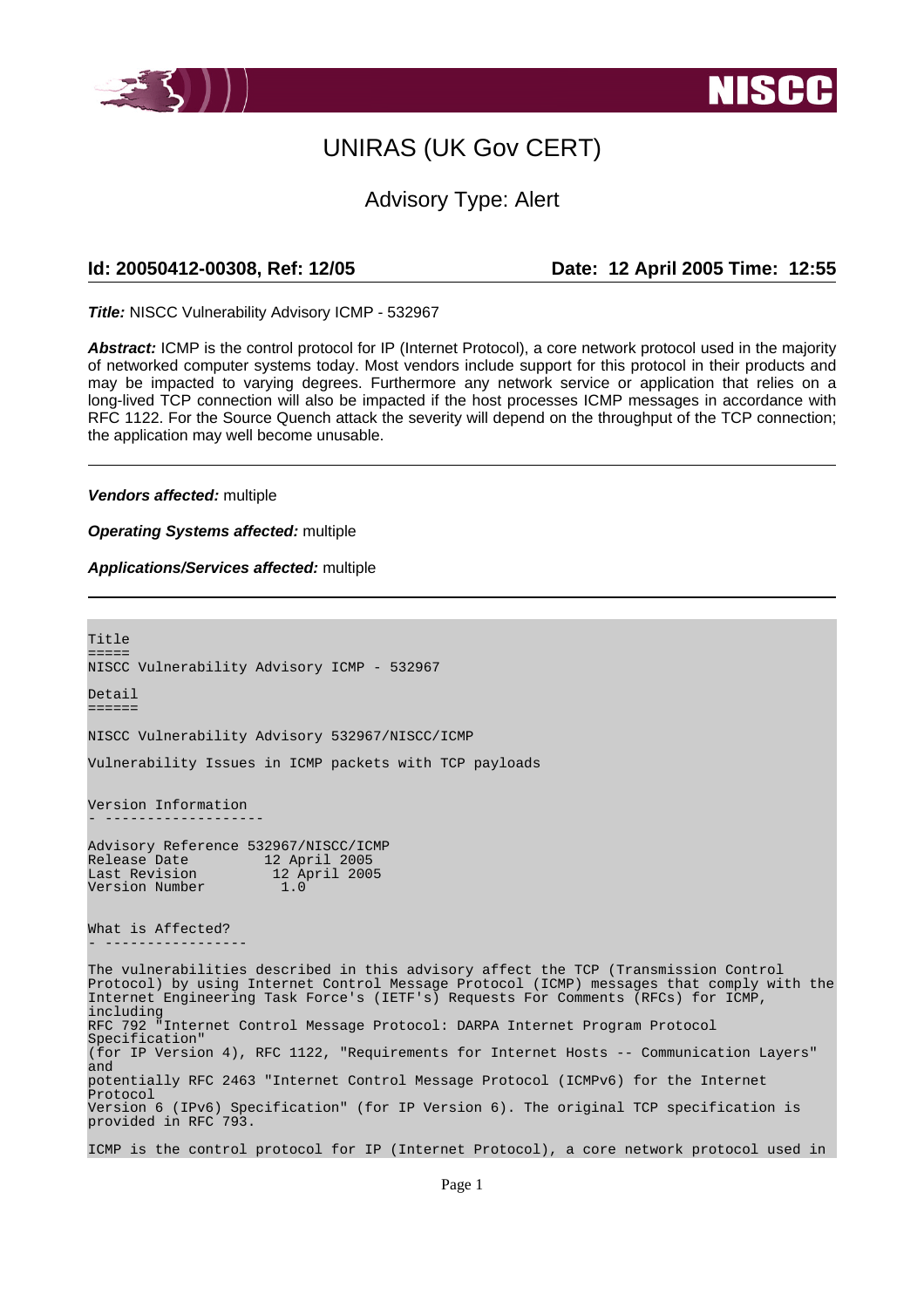the majority of networked computer systems today. Most vendors include support for this protocol in their products and may be impacted to varying degrees. Furthermore any network service or application that relies on a long-lived TCP connection will also be impacted if the host processes ICMP messages in accordance with RFC 1122. For the Source Quench attack the severity will depend on the throughput of the TCP connection; the application may well become unusable. Severity - -------- The impact of the ICMP TCP reset vulnerability (called "the TCP blind connection-reset vulnerability" in this advisory) varies by vendor and application, but in some deployment scenarios it is likely to be rated medium to high. Please see the 'Vendor Information' section below for further information. Alternatively contact your vendor for product specific information. If exploited, the TCP blind connection-reset vulnerability could allow an attacker to create a denial-of-service condition against existing TCP connections, resulting in premature a defination service condition against entrosing for connectantly for application layer, the nature and severity of the effects being dependent on the application layer protocol. The primary dependency is on the tolerance of the network service or application to the loss of a TCP connection. The Border Gateway Protocol (BGP) is judged to be potentially most affected by this vulnerability. BGP relies on a persistent TCP connection between BGP peers; resetting the connection can result in medium term unavailability due to the need to rebuild routing<br>tables and route flapping. Route flapping may result in route dampening (suppression) if tables and route flapping. Route flapping may result in route dampening (suppression) the route flaps occur frequently within a short time interval. The overall impact on BGP is likely to be low to moderate based on the likelihood of successful attack, but could be high if an ICMP implementation does not perform any checks on the ICMP payload. If an access control list is applied at routers to block packets of ICMP Type 3 codes 2, 3 and 4 then the impact will be low as this measure will successfully mitigate the vulnerability. Anti-spoofing measures can also be of benefit if the attacker spoofs the IP address from where the ICMP packet is sent. Anti-spoofing measures include access control lists to block non-routable IP addresses (see RFCs 1918 and 3330) and Unicast Reverse Path Forwarding (URPF) that checks the consistency of the source IP address with the interface on which the packets are received. See NISCC Technical Note 06/02 "Response to Distributed Denial-of-Service (DDoS) Attacks" for further details. There is a potential impact on other application protocols such as DNS (Domain Name System) and SSL (Secure Sockets Layer) in the case of zone transfers and ecommerce transactions respectively, but the sessions can be restarted without medium term unavailability problems. In the case of DNS the TCP connections are short lived, so the chance of the vulnerability being exploited is lower than for long lived TCP connections. In the case of SSL it may be difficult to guess the source IP address because it could be dynamically allocated home user address (in the case of Internet banking). The severity of the related issue of slowing down routers that use Path MTU discovery is also likely to be moderate to high in some vendors' products because RFC 792 and RFC 1191 ("Path MTU discovery") do not specify checking of sequence numbers. The severity of the spoofing of ICMP Source Quench packets is likely to be moderate to low because the support of routers for Source Quench as a means of congestion control has been deprecated for ten years. RFC 1812 section 5.3.6 states: "As described in Section [4.3.3.3], this document recommends that a router SHOULD NOT send a Source Quench to the sender of the packet that it is discarding. ICMP Source Quench is a very weak mechanism, so it is not necessary for a router to send it, and host software should not use it exclusively as an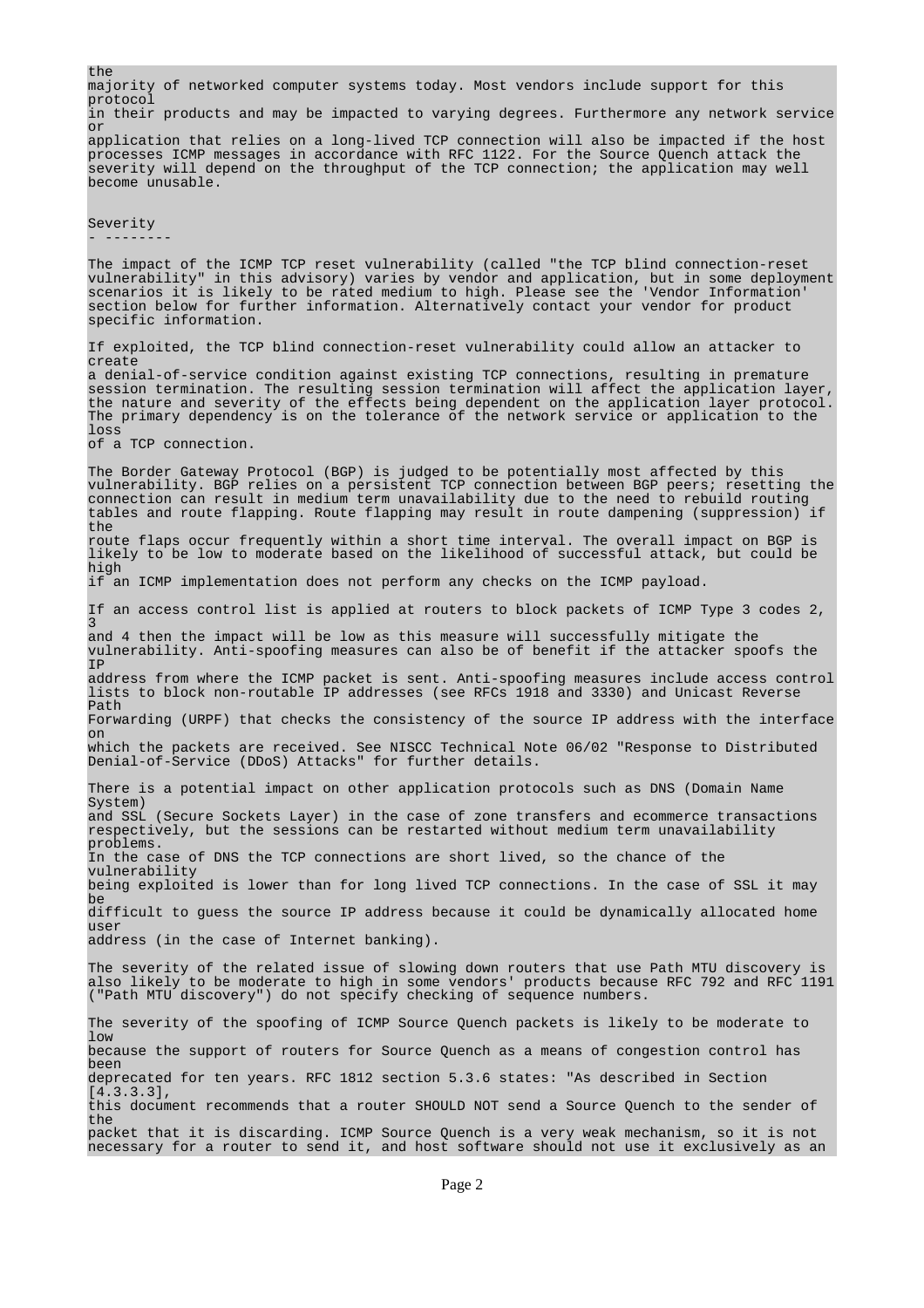indicator of congestion." On the other hand, RFC 1122 section 4.2.3.9 states that "TCP **MITST** 

react to a Source Quench by slowing transmission on the connection", a statement honoured in

a number of TCP implementations. To mitigate Source Quench attacks using spoofed IP addresses in the payload, ICMP Source Quench (ICMP Type 4) messages should not be allowed through routers or through firewalls at the organisational perimeter. It is reasonable to allow routers to block Source Quench packets if their use is deprecated.

Summary

 $- - - -$ 

The first issue described in this advisory is the practicability of resetting an established

TCP connection by sending suitable ICMP packets that simulate a hard error condition in an

existing TCP connection. Hard error conditions are defined in RFC 1122 section 4.2.3.9 and

include a number of common ICMP types. An ICMP error packet records the IP header of the packet causing the error as well as the first 64 bits of the TCP header, which consists of

the source and destination ports and the sequence number. Many ICMP implementations only check the IP addresses and TCP ports at either end of the connection; they do not check whether the sequence number of the packet is within an acceptable range (see 'Details' section below for characterisation of this range).

It is thus possible in some implementations for an attacker to reset an existing TCP connection by sending a suitably crafted ICMP packet with the correct IP addresses and **TCP** 

ports. The target of these denial-of-service attacks is any TCP connection, especially one

for which the source port can be identified or guessed. Moreover any application protocol which relies on long term TCP connections and for which the source and destination IP addresses and TCP ports are known or can be easily guessed will be vulnerable to denial-of-service attacks.

A related, subsidiary issue is the potential ability to slow down traffic through hosts that

use Path MTU discovery (defined in RFC 1191) by sending forged ICMP Type 3 Code 4 ("Fragmentation Needed and Don't Fragment was Set") packets that report a (false) low "next-hop MTU" to a host using the Path MTU discovery mechanism.

The third issue described in this advisory is the practicability of slowing the traffic between two hosts by sending ICMP Source Quench packets to an endpoint of the session. The

technique used is to send a Source Quench packet including the details of the TCP connection

to be targeted. According to RFC 1122, the Source Quench packet will limit the rate of the

TCP connection.

It is possible to apply the TCP blind connection-reset vulnerability to ICMP Version 6 packets (the control protocol of IP Version 6) by equating hard errors to ICMPv6 Type 1 (Destination Unreachable) codes 1 (communication with destination administratively prohibited) and 4 (port unreachable). The Path MTU discovery attack could be affected by sending an ICMPv6 Type 2 code 0 ("Packet Too Big") packet, which does not describe a hard error but is used to determine end to end path MTU. Source quench is not defined in RFC 2463 for ICMPv6. Since IP Version 6 was not defined when RFC 1122 was written, the discussion in this advisory will concentrate on IP Version 4. Further details of how the attacks apply to IP Version 6 is available in Fernando Gont's Internet Draft "ICMP attacks against TCP".

Details - -------

532967/NISCC/ICMP/1 CVE number: CAN-2004-0790

RFC 1122 section 4.2.3.9 refers to some ICMP message types as representing hard errors. These message types are ICMP Type 3 (Destination Unreachable) codes 2 (Protocol Unreachable), 3 (Port Unreachable) and 4 (Fragmentation Needed and Don't Fragment was Set). For hard errors, according to RFC 1122 the TCP implementation should abort the connection. Thus by sending an ICMP Type 3, code 2, 3 or 4 with the IP header and the first 64 bits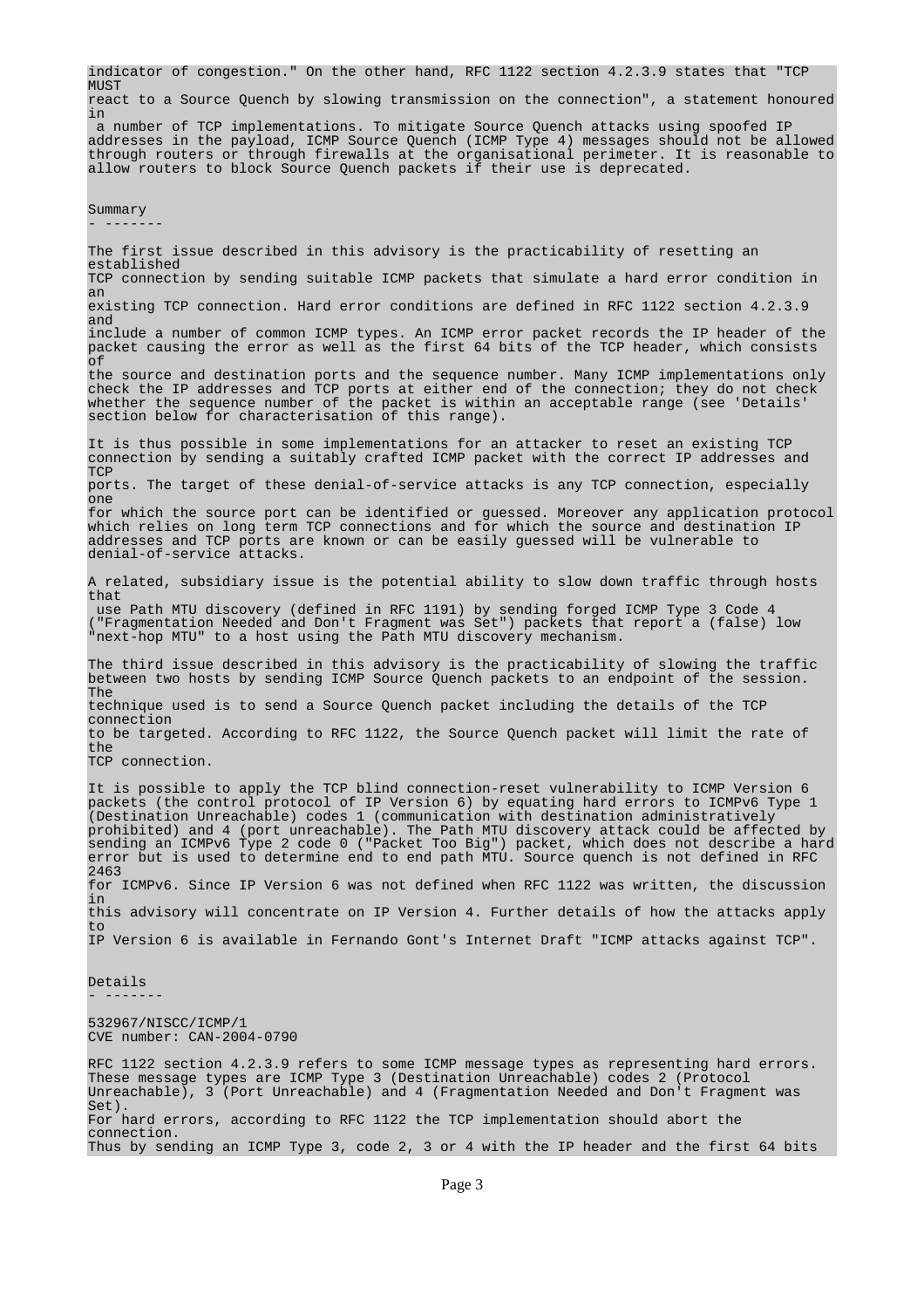of the header of a TCP as its payload (the source and destination TCP ports and the sequence number), the receiving TCP implementation would reset the existing connection if it did not check that the sequence number was as expected. It should be noted that the current RFCs do not recommend that TCP implementations check the sequence number. In section 5.1 of his Internet Draft "ICMP attacks against TCP" Fernando Gont states: "TCP SHOULD check that the sequence number in the TCP header contained in the payload of the ICMP error message is within the range SND.UNA <= SEG.SEQ < SND.NXT. This means that the sequence number should be within the range of the data already sent but not yet acknowledged. If an ICMP error message doesn't pass this check, it SHOULD be discarded." Here SND.UNA is the oldest unacknowledged sequence number, SEG.SEQ is the sequence number contained in the payload of the ICMP error message, and SND.NXT is the next sequence number to be sent. There is a dependency on the TCP window size as without scaling (see RFC 1323) the range of unacknowledged sequence numbers can be in the range SND.UNA to SND.NXT-1. 532967/NISCC/ICMP/2 CVE number: CAN-2004-1060 In the case where a host complies with RFC 1191 ("Path MTU Discovery"), it is possible to use the blind connection-reset attack with a ICMP Type 3 Code 4 packet and the addition of the "next-hop MTU" field in the ICMP header set to a value of 68 (octets) to slow down the transmission rate for traffic from the host. NISCC/532967/ICMP/3 CVE number: CAN-2004-0791 RFC 1122 section 4.2.3.9 states "TCP MUST react to a Source Quench by slowing transmission on the connection. The RECOMMENDED procedure is for a Source Quench to trigger a "slow start," as if a retransmission timeout had occurred." Thus by sending an ICMP Type 4 (Source Quench) packet to a host with the IP header and the first 64 bits of the header of a TCP as its payload, the receiving TCP implementation would rate limit the existing connection if  $\pm$ did not check that the sequence number was expected. As noted above, the current RFCs do not recommend that TCP implementations check the sequence number. Mitigation - ---------- The main impact of the TCP blind connection-reset vulnerability is on applications that are intolerant of loss of a TCP session, such as BGP. In this case applying an access control list to block ICMP Type 3 code 2, 3 and 4 packets to BGP routers will be an effective mitigation, as will the use of anti-spoofing measures in the case that the ICMP packet inducing the reset is sent from a spoofed IP address. In the case of hosts which use Path MTU discovery, the only mitigation is to disable the use of the Path MTU discovery mechanism until the vendor provides a security patch. The Source Quench vulnerability can be mitigated by applying an access control list blocking ICMP Type 4 packets on routers and by blocking ICMP Type 4 packets to corporate networks at the organisational boundary. Again, anti-spoofing measures such as URPF and access control lists blocking private, non-routable IP addresses at routers will also provide some protection if the source IP address of the ICMP packet is spoofed. Solution - --------

General solutions to the vulnerabilities are described in section 5 of Fernando Gont's Internet Draft "ICMP attacks against TCP" (see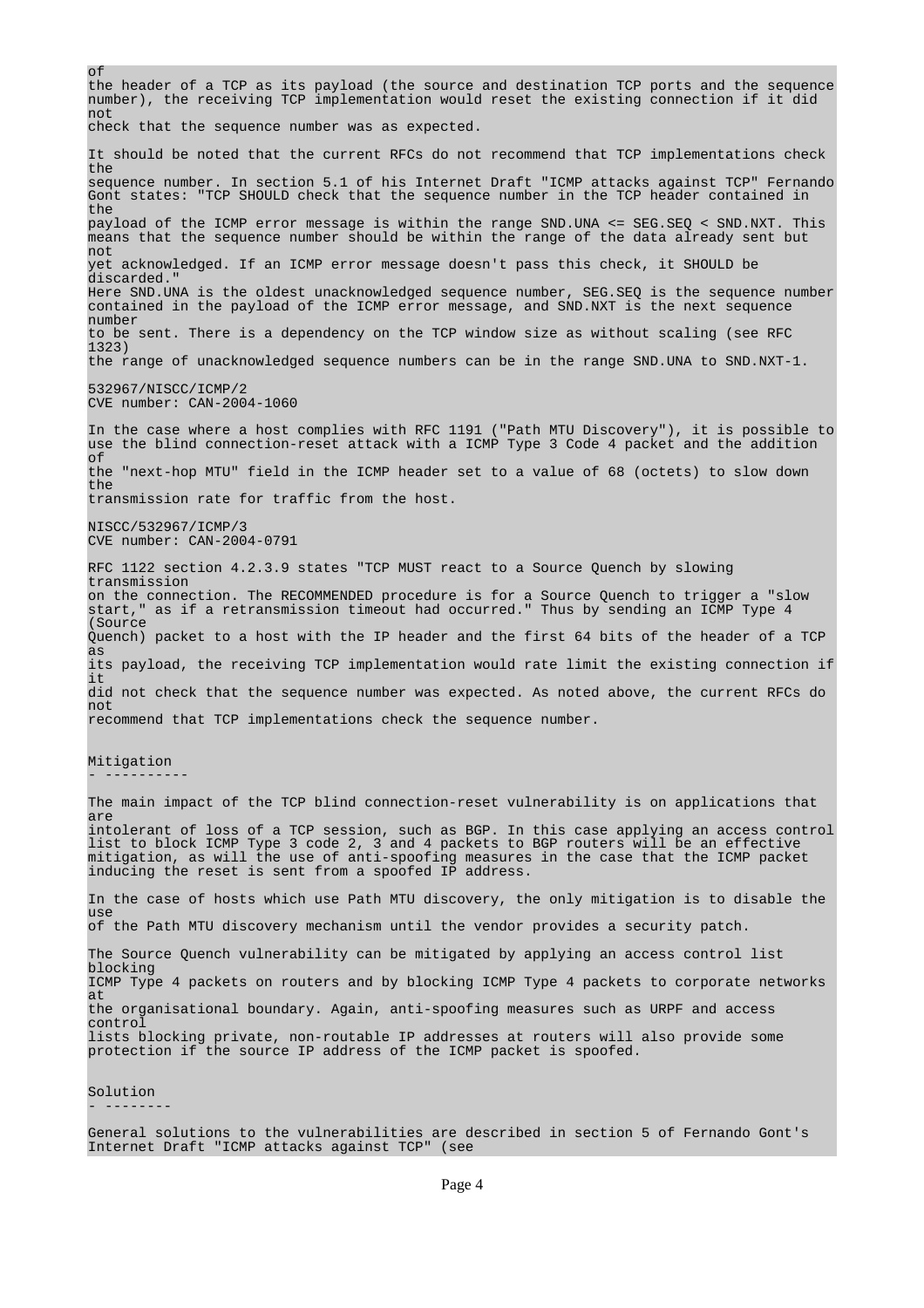http://www.ietf.org/internet-drafts/draft-gont-tcpm-icmp-attacks-03.txt). These solutions include: - Checking that the TCP sequence number is within the range of the data already sent but not yet acknowledged  $-$  (On routers) checking that the TCP acknowledgement number is in the range of the last sequence number acknowledged to the next sequence number expected Randomising source (ephemeral client) port numbers (making the port number more difficult to guess) - - Providing authentication mechanisms for ICMP messages to ensure that an ICMP message is processed only if it is correctly authenticated - - Ingress and egress filtering on the IP addresses and TCP ports in the payload of ICMP packets - - Changing the behaviour of a TCP implementation when the ICMP message is not expected to cause a soft rather than a hard error - - Delaying the TCP connection reset until an ICMP error message indicating a hard error has been received a specified number of times - - To protect against resets against Path MTU Discovery, delay the handling of a ICMP Type 3 Code 4 ("packet too big" error) packets in the case where the Path MTU has already been negotiated, i.e. where larger packets sizes have been already sent and acknowledged - Changing the handling of ICMP hard error messages for connections in synchronized states to ignore the messages during the life of a connection or to treat them as soft errors - - Ignoring Source Quench ICMP packets Please refer to the 'Vendor Information' section of this advisory for implementation specific remediation. Credits - ------- This issue was discovered by Fernando Gont (UTN/FRH) and is the subject of an Internet draft by the same author; "ICMP attacks against TCP" (see http://www.ietf.org/internet-drafts/draft-gont-tcpm-icmp-attacks-03.txt). The latest version of the Internet Draft can be obtained from http://www.gont.com.ar/drafts/icmp-attacks-against-tcp.html. NISCC wishes to thank Fernando Gont for bringing this vulnerability to our attention and for agreeing to allow NISCC to co-ordinate the disclosure of this issue. NISCC also wishes to thanks Fernando for his comments on this advisory. Vendor Information - ------------------ A list of vendors affected by this vulnerability is not currently available. Please visit the web site (http://www.niscc.gov.uk/niscc/docs/re-20050412-00303.pdf?lang=en) in order to check for updates. Contact Information - ------------------- The NISCC Vulnerability Management Team can be contacted as follows: Email vulteam@niscc.gov.uk Please quote the advisory reference in the subject line Telephone +44 (0)870 487 0748 Ext 4511 Monday - Friday 08:30 - 17:00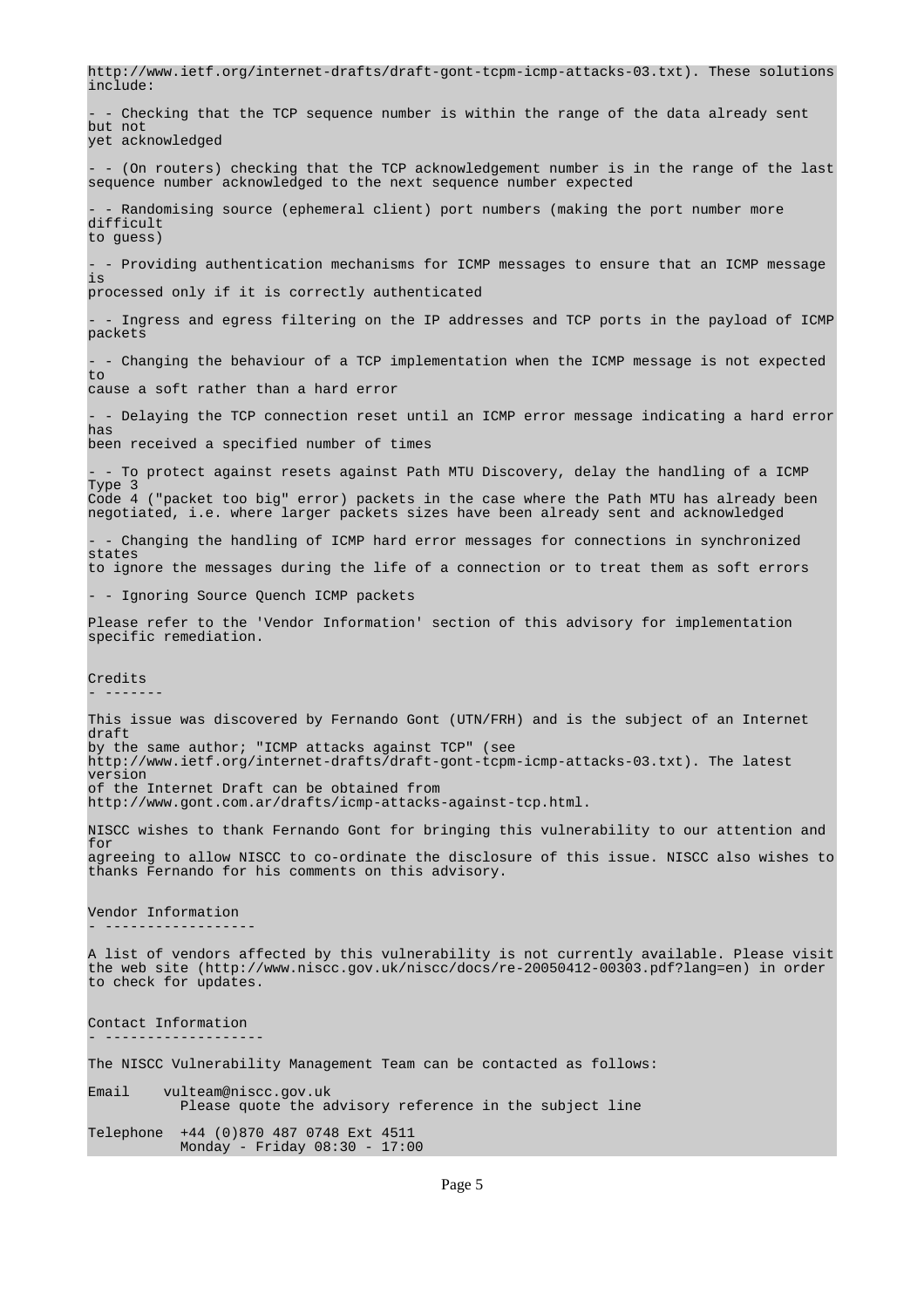Fax +44 (0)870 487 0749

Post Vulnerability Management Team **NISCC** PO Box 832 London SW<sub>1</sub>P 1BG

We encourage those who wish to communicate via email to make use of our PGP key. This is available from http://www.niscc.gov.uk/niscc/publicKey2-en.pop.

Please note that UK government protectively marked material should not be sent to the email address above.

If you wish to be added to our email distribution list, please email your request to uniras@niscc.gov.uk.

What is NISCC? - --------------

For further information regarding the UK National Infrastructure Security Co-Ordination Centre, please visit the NISCC web site at: http://www.niscc.gov.uk.

Reference to any specific commercial product, process or service by trade name, trademark manufacturer or otherwise, does not constitute or imply its endorsement, recommendation, or

favouring by NISCC. The views and opinions of authors expressed within this notice shall not

be used for advertising or product endorsement purposes.

Neither shall NISCC accept responsibility for any errors or omissions contained within this advisory. In particular, they shall not be liable for any loss or damage whatsoever, arising

from or in connection with the usage of information contained within this notice.

C 2005 Crown Copyright

<End of NISCC Vulnerability Advisory>

### Acknowledgements

UNIRAS wishes to acknowledge the contributions of NISCC Vulnerability Team for the information contained in this Briefing.

### Updates

This advisory contains the information released by the original author. Some of the information may have changed since it was released. If the vulnerability affects you, it may be prudent to retrieve the advisory from the canonical site to ensure that you receive the most current information concerning that problem.

### Legal Disclaimer

Reference to any specific commercial product, process, or service by trade name, trademark manufacturer, or otherwise, does not constitute or imply its endorsement, recommendation, or favouring by UNIRAS or NISCC. The views and opinions of authors expressed within this notice shall not be used for advertising or product endorsement purposes.

Neither UNIRAS or NISCC shall also accept responsibility for any errors or omissions contained within this briefing notice. In particular, they shall not be liable for any loss or damage whatsoever, arising from or in connection with the usage of information contained within this notice.